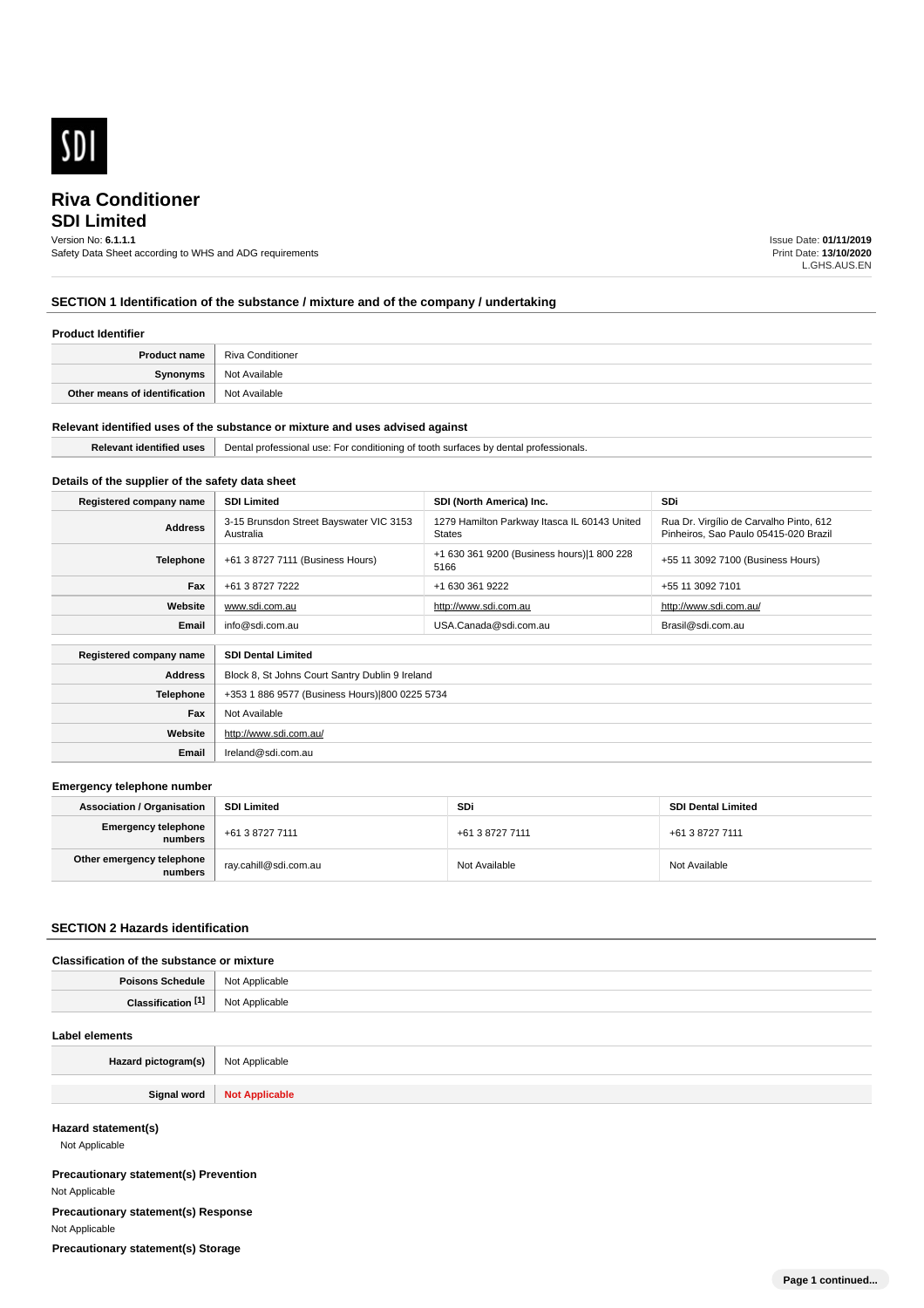#### Not Applicable

## **Precautionary statement(s) Disposal**

Not Applicable

## **SECTION 3 Composition / information on ingredients**

#### **Substances**

See section below for composition of Mixtures

### **Mixtures**

| <b>CAS No</b>   | %[weight]  | Name        |
|-----------------|------------|-------------|
| $9003 - 01 - 5$ | 25-30<br>. | $\sim$<br>ິ |

## **SECTION 4 First aid measures**

| Description of first aid measures |  |
|-----------------------------------|--|
|                                   |  |

| <b>Eye Contact</b>  | If this product comes in contact with the eyes:<br>▶ Wash out immediately with fresh running water.<br>Ensure complete irrigation of the eye by keeping eyelids apart and away from eye and moving the eyelids by occasionally lifting the upper<br>and lower lids.<br>▶ Seek medical attention without delay; if pain persists or recurs seek medical attention.<br>▶ Removal of contact lenses after an eye injury should only be undertaken by skilled personnel. |
|---------------------|----------------------------------------------------------------------------------------------------------------------------------------------------------------------------------------------------------------------------------------------------------------------------------------------------------------------------------------------------------------------------------------------------------------------------------------------------------------------|
| <b>Skin Contact</b> | If skin contact occurs:<br>Immediately remove all contaminated clothing, including footwear.<br>Flush skin and hair with running water (and soap if available).<br>Seek medical attention in event of irritation.                                                                                                                                                                                                                                                    |
| Inhalation          | If fumes, aerosols or combustion products are inhaled remove from contaminated area.<br>• Other measures are usually unnecessary.                                                                                                                                                                                                                                                                                                                                    |
| Ingestion           | Immediately give a glass of water.<br>First aid is not generally required. If in doubt, contact a Poisons Information Centre or a doctor.<br>Seek medical attention.                                                                                                                                                                                                                                                                                                 |

### **Indication of any immediate medical attention and special treatment needed**

Treat symptomatically.

### **SECTION 5 Firefighting measures**

## **Extinguishing media**

- Foam.
- ► Dry chemical powder.
- ▶ BCF (where regulations permit).
- ▶ Carbon dioxide.
- Water spray or fog Large fires only.

#### **Special hazards arising from the substrate or mixture**

| None<br>knowr |  |
|---------------|--|
|---------------|--|

## **Advice for firefighters**

| unice in illeligillera       |                                                                                                                                                                                                                                                                                                                                                                                                                                                                                                                                             |
|------------------------------|---------------------------------------------------------------------------------------------------------------------------------------------------------------------------------------------------------------------------------------------------------------------------------------------------------------------------------------------------------------------------------------------------------------------------------------------------------------------------------------------------------------------------------------------|
| <b>Fire Fighting</b>         | Alert Fire Brigade and tell them location and nature of hazard.<br>▶ Wear full body protective clothing with breathing apparatus.<br>▶ Prevent, by any means available, spillage from entering drains or water course.<br>Use water delivered as a fine spray to control fire and cool adjacent area.<br>Avoid spraying water onto liquid pools.<br>DO NOT approach containers suspected to be hot.<br>• Cool fire exposed containers with water spray from a protected location.<br>If safe to do so, remove containers from path of fire. |
| <b>Fire/Explosion Hazard</b> | Combustible.<br>Slight fire hazard when exposed to heat or flame.<br>Heating may cause expansion or decomposition leading to violent rupture of containers.<br>• On combustion, may emit toxic fumes of carbon monoxide (CO).<br>May emit acrid smoke.<br>Mists containing combustible materials may be explosive.<br>May emit poisonous fumes.<br>May emit corrosive fumes.<br>Combustion products include:<br>carbon dioxide (CO2)<br>other pyrolysis products typical of burning organic material.                                       |
| <b>HAZCHEM</b>               | Not Applicable                                                                                                                                                                                                                                                                                                                                                                                                                                                                                                                              |

## **SECTION 6 Accidental release measures**

### **Personal precautions, protective equipment and emergency procedures**

See section 8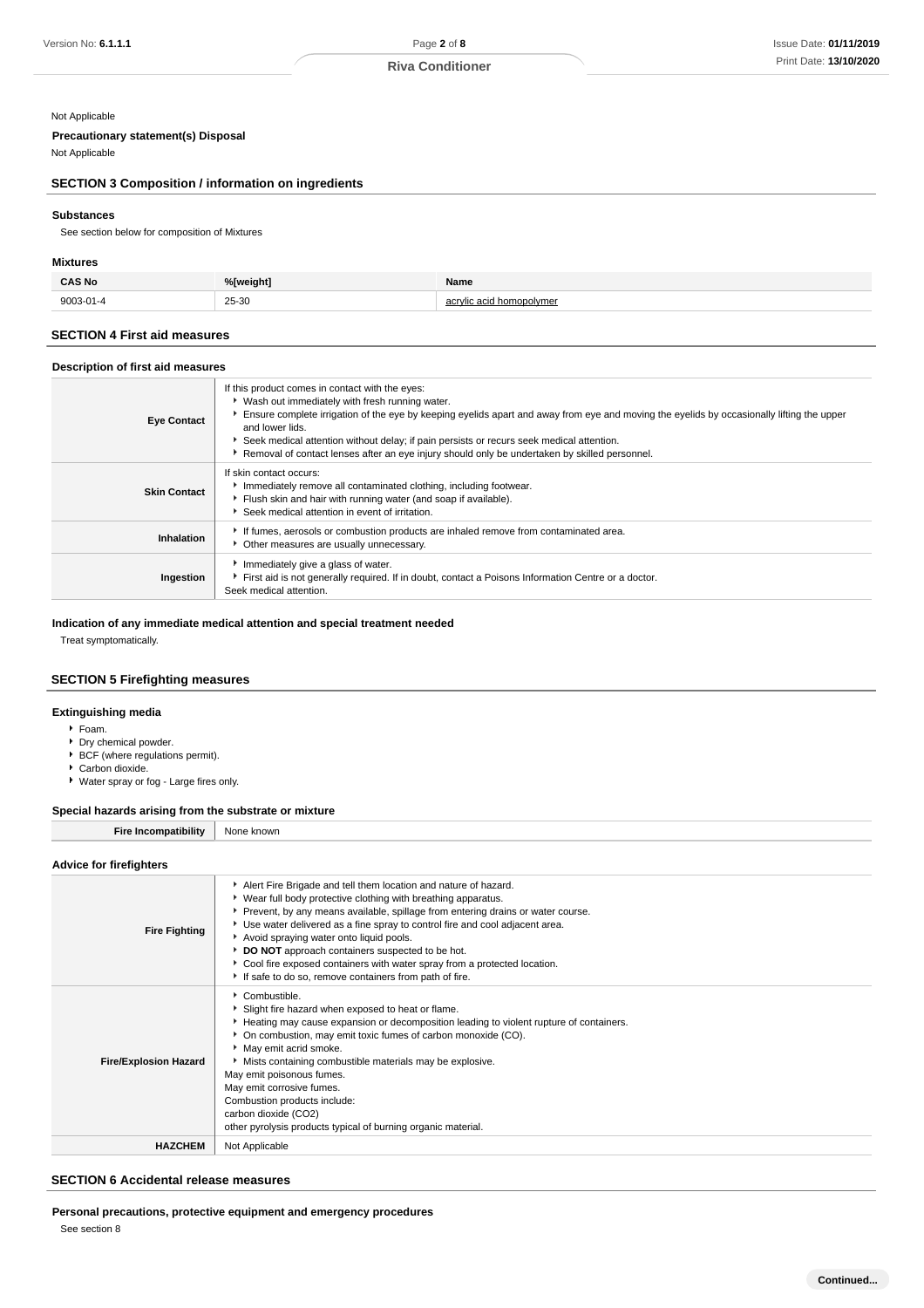## **Environmental precautions**

See section 12

#### **Methods and material for containment and cleaning up**

| <b>Minor Spills</b> | Remove all ignition sources.<br>Clean up all spills immediately.<br>Avoid breathing vapours and contact with skin and eyes.<br>▶ Control personal contact with the substance, by using protective equipment.<br>Contain and absorb spill with sand, earth, inert material or vermiculite.<br>▶ Wipe up.<br>• Place in a suitable, labelled container for waste disposal.                                                                                                                                                                                                                                                                                                                                                                                                    |
|---------------------|-----------------------------------------------------------------------------------------------------------------------------------------------------------------------------------------------------------------------------------------------------------------------------------------------------------------------------------------------------------------------------------------------------------------------------------------------------------------------------------------------------------------------------------------------------------------------------------------------------------------------------------------------------------------------------------------------------------------------------------------------------------------------------|
| <b>Major Spills</b> | Moderate hazard.<br>Clear area of personnel and move upwind.<br>Alert Fire Brigade and tell them location and nature of hazard.<br>▶ Wear breathing apparatus plus protective gloves.<br>▶ Prevent, by any means available, spillage from entering drains or water course.<br>No smoking, naked lights or ignition sources.<br>Increase ventilation.<br>Stop leak if safe to do so.<br>Contain spill with sand, earth or vermiculite.<br>• Collect recoverable product into labelled containers for recycling.<br>Absorb remaining product with sand, earth or vermiculite.<br>Collect solid residues and seal in labelled drums for disposal.<br>▶ Wash area and prevent runoff into drains.<br>If contamination of drains or waterways occurs, advise emergency services. |

Personal Protective Equipment advice is contained in Section 8 of the SDS.

# **SECTION 7 Handling and storage**

## **Precautions for safe handling**

| Safe handling            | Avoid all personal contact, including inhalation.<br>▶ Wear protective clothing when risk of exposure occurs.<br>Use in a well-ventilated area.<br>Prevent concentration in hollows and sumps.<br>DO NOT enter confined spaces until atmosphere has been checked.<br>Avoid smoking, naked lights or ignition sources.<br>Avoid contact with incompatible materials.<br>* When handling, DO NOT eat, drink or smoke.<br>Keep containers securely sealed when not in use.<br>Avoid physical damage to containers.<br>Always wash hands with soap and water after handling.<br>▶ Work clothes should be laundered separately.<br>Use good occupational work practice.<br>• Observe manufacturer's storage and handling recommendations contained within this SDS.<br>Atmosphere should be regularly checked against established exposure standards to ensure safe working conditions. |
|--------------------------|------------------------------------------------------------------------------------------------------------------------------------------------------------------------------------------------------------------------------------------------------------------------------------------------------------------------------------------------------------------------------------------------------------------------------------------------------------------------------------------------------------------------------------------------------------------------------------------------------------------------------------------------------------------------------------------------------------------------------------------------------------------------------------------------------------------------------------------------------------------------------------|
| <b>Other information</b> | Store between 10 and 25 deg. C.<br>Store in a dry and well ventilated-area, away from heat and sunlight.                                                                                                                                                                                                                                                                                                                                                                                                                                                                                                                                                                                                                                                                                                                                                                           |
|                          |                                                                                                                                                                                                                                                                                                                                                                                                                                                                                                                                                                                                                                                                                                                                                                                                                                                                                    |

## **Conditions for safe storage, including any incompatibilities**

| Suitable container      | <b>DO NOT</b> repack. Use containers supplied by manufacturer only.<br>Check that containers are clearly labelled and free from leaks |
|-------------------------|---------------------------------------------------------------------------------------------------------------------------------------|
| Storage incompatibility | Avoid strong bases.                                                                                                                   |

## **SECTION 8 Exposure controls / personal protection**

## **Control parameters**

#### **INGREDIENT DATA**

Not Available

## **Emergency Limits**

| Ingredient               | <b>Material name</b> | TEEL-1        | TEEL-2              | TEEL-3        |
|--------------------------|----------------------|---------------|---------------------|---------------|
| <b>Riva Conditioner</b>  | Not Available        | Not Available | Not Available       | Not Available |
| Ingredient               | <b>Original IDLH</b> |               | <b>Revised IDLH</b> |               |
| acrylic acid homopolymer | Not Available        |               | Not Available       |               |

## **Occupational Exposure Banding**

| Ingredient               | <b>Occupational Exposure Band Rating</b>                                                                                                                                                                                                                                                                                                                                 | <b>Occupational Exposure Band Limit</b> |
|--------------------------|--------------------------------------------------------------------------------------------------------------------------------------------------------------------------------------------------------------------------------------------------------------------------------------------------------------------------------------------------------------------------|-----------------------------------------|
| acrylic acid homopolymer |                                                                                                                                                                                                                                                                                                                                                                          | ≤ 0.01 mg/m <sup>3</sup>                |
| Notes:                   | Occupational exposure banding is a process of assigning chemicals into specific categories or bands based on a chemical's potency and the<br>adverse health outcomes associated with exposure. The output of this process is an occupational exposure band (OEB), which corresponds to a<br>range of exposure concentrations that are expected to protect worker health. |                                         |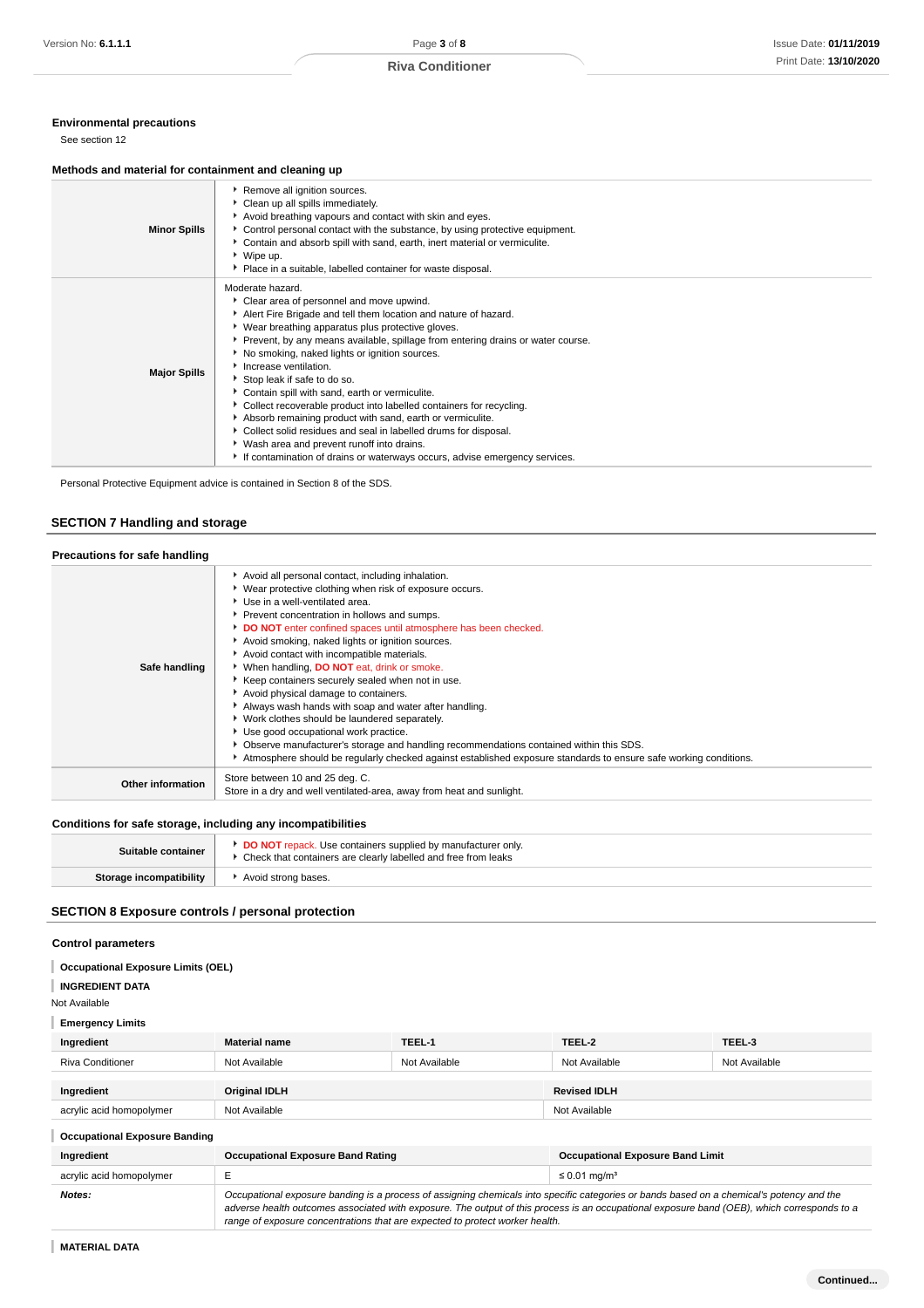| Engineering controls are used to remove a hazard or place a barrier between the worker and the hazard. Well-designed engineering controls can<br>be highly effective in protecting workers and will typically be independent of worker interactions to provide this high level of protection.<br>The basic types of engineering controls are:<br>Process controls which involve changing the way a job activity or process is done to reduce the risk.<br>Enclosure and/or isolation of emission source which keeps a selected hazard "physically" away from the worker and ventilation that strategically<br>"adds" and "removes" air in the work environment. Ventilation can remove or dilute an air contaminant if designed properly. The design of a<br>ventilation system must match the particular process and chemical or contaminant in use.<br>Employers may need to use multiple types of controls to prevent employee overexposure.<br>General exhaust is adequate under normal operating conditions. Local exhaust ventilation may be required in special circumstances. If risk of<br>overexposure exists, wear approved respirator. Supplied-air type respirator may be required in special circumstances. Correct fit is essential to<br>ensure adequate protection. Provide adequate ventilation in warehouses and enclosed storage areas. Air contaminants generated in the<br>workplace possess varying "escape" velocities which, in turn, determine the "capture velocities" of fresh circulating air required to effectively<br>remove the contaminant.<br>Type of Contaminant:<br>Air Speed:<br>$0.25 - 0.5$ m/s<br>solvent, vapours, degreasing etc., evaporating from tank (in still air).<br>(50-100 f/min)<br>aerosols, fumes from pouring operations, intermittent container filling, low speed conveyer transfers, welding, spray<br>0.5-1 m/s (100-200<br>drift, plating acid fumes, pickling (released at low velocity into zone of active generation)<br>$f/min.$ )<br>Appropriate engineering<br>controls<br>direct spray, spray painting in shallow booths, drum filling, conveyer loading, crusher dusts, gas discharge (active<br>1-2.5 m/s (200-500<br>generation into zone of rapid air motion)<br>$f/min.$ )<br>$2.5 - 10$ m/s<br>grinding, abrasive blasting, tumbling, high speed wheel generated dusts (released at high initial velocity into zone of<br>very high rapid air motion)<br>(500-2000 f/min.)<br>Within each range the appropriate value depends on:<br>Upper end of the range<br>Lower end of the range<br>1: Room air currents minimal or favourable to capture<br>1: Disturbing room air currents<br>2: Contaminants of low toxicity or of nuisance value only.<br>2: Contaminants of high toxicity<br>3: Intermittent, low production.<br>3: High production, heavy use<br>4: Large hood or large air mass in motion<br>4: Small hood-local control only<br>Simple theory shows that air velocity falls rapidly with distance away from the opening of a simple extraction pipe. Velocity generally decreases<br>with the square of distance from the extraction point (in simple cases). Therefore the air speed at the extraction point should be adjusted,<br>accordingly, after reference to distance from the contaminating source. The air velocity at the extraction fan, for example, should be a minimum of<br>1-2 m/s (200-400 f/min) for extraction of solvents generated in a tank 2 meters distant from the extraction point. Other mechanical considerations,<br>producing performance deficits within the extraction apparatus, make it essential that theoretical air velocities are multiplied by factors of 10 or<br>more when extraction systems are installed or used.<br><b>Personal protection</b><br>Safety glasses with side shields.<br>Chemical goggles.<br>Contact lenses may pose a special hazard; soft contact lenses may absorb and concentrate irritants. A written policy document, describing<br>the wearing of lenses or restrictions on use, should be created for each workplace or task. This should include a review of lens absorption<br>and adsorption for the class of chemicals in use and an account of injury experience. Medical and first-aid personnel should be trained in<br>Eve and face protection<br>their removal and suitable equipment should be readily available. In the event of chemical exposure, begin eye irrigation immediately and<br>remove contact lens as soon as practicable. Lens should be removed at the first signs of eye redness or irritation - lens should be removed in<br>a clean environment only after workers have washed hands thoroughly. [CDC NIOSH Current Intelligence Bulletin 59], [AS/NZS 1336 or<br>national equivalent]<br><b>Skin protection</b><br>See Hand protection below<br>▶ Rubber Gloves<br>Hands/feet protection<br><b>Body protection</b><br>See Other protection below<br>No special equipment needed when handling small quantities.<br><b>OTHERWISE:</b><br>• Overalls.<br>Other protection<br>Barrier cream.<br>▶ Eyewash unit. |  |  |  |
|--------------------------------------------------------------------------------------------------------------------------------------------------------------------------------------------------------------------------------------------------------------------------------------------------------------------------------------------------------------------------------------------------------------------------------------------------------------------------------------------------------------------------------------------------------------------------------------------------------------------------------------------------------------------------------------------------------------------------------------------------------------------------------------------------------------------------------------------------------------------------------------------------------------------------------------------------------------------------------------------------------------------------------------------------------------------------------------------------------------------------------------------------------------------------------------------------------------------------------------------------------------------------------------------------------------------------------------------------------------------------------------------------------------------------------------------------------------------------------------------------------------------------------------------------------------------------------------------------------------------------------------------------------------------------------------------------------------------------------------------------------------------------------------------------------------------------------------------------------------------------------------------------------------------------------------------------------------------------------------------------------------------------------------------------------------------------------------------------------------------------------------------------------------------------------------------------------------------------------------------------------------------------------------------------------------------------------------------------------------------------------------------------------------------------------------------------------------------------------------------------------------------------------------------------------------------------------------------------------------------------------------------------------------------------------------------------------------------------------------------------------------------------------------------------------------------------------------------------------------------------------------------------------------------------------------------------------------------------------------------------------------------------------------------------------------------------------------------------------------------------------------------------------------------------------------------------------------------------------------------------------------------------------------------------------------------------------------------------------------------------------------------------------------------------------------------------------------------------------------------------------------------------------------------------------------------------------------------------------------------------------------------------------------------------------------------------------------------------------------------------------------------------------------------------------------------------------------------------------------------------------------------------------------------------------------------------------------------------------------------------------------------------------------------------------------------------------------------------------------------------------------------------------------------------------------------------------------------------------------------------------------------------------------------------------------------------------------------------------------------------------------------------------------------------------------------------------------------------------------------------------------------------------------------------------------------------------------------------------------------------------------------------------------------------------------------------------------------------------------------------------------------------------------------------------------------------------------------------------------------------------------------------------------------------------------------------------------------------------------------------------------------------------------------------------------------------------------------------------|--|--|--|
|                                                                                                                                                                                                                                                                                                                                                                                                                                                                                                                                                                                                                                                                                                                                                                                                                                                                                                                                                                                                                                                                                                                                                                                                                                                                                                                                                                                                                                                                                                                                                                                                                                                                                                                                                                                                                                                                                                                                                                                                                                                                                                                                                                                                                                                                                                                                                                                                                                                                                                                                                                                                                                                                                                                                                                                                                                                                                                                                                                                                                                                                                                                                                                                                                                                                                                                                                                                                                                                                                                                                                                                                                                                                                                                                                                                                                                                                                                                                                                                                                                                                                                                                                                                                                                                                                                                                                                                                                                                                                                                                                                                                                                                                                                                                                                                                                                                                                                                                                                                                                                                                                                        |  |  |  |
|                                                                                                                                                                                                                                                                                                                                                                                                                                                                                                                                                                                                                                                                                                                                                                                                                                                                                                                                                                                                                                                                                                                                                                                                                                                                                                                                                                                                                                                                                                                                                                                                                                                                                                                                                                                                                                                                                                                                                                                                                                                                                                                                                                                                                                                                                                                                                                                                                                                                                                                                                                                                                                                                                                                                                                                                                                                                                                                                                                                                                                                                                                                                                                                                                                                                                                                                                                                                                                                                                                                                                                                                                                                                                                                                                                                                                                                                                                                                                                                                                                                                                                                                                                                                                                                                                                                                                                                                                                                                                                                                                                                                                                                                                                                                                                                                                                                                                                                                                                                                                                                                                                        |  |  |  |
|                                                                                                                                                                                                                                                                                                                                                                                                                                                                                                                                                                                                                                                                                                                                                                                                                                                                                                                                                                                                                                                                                                                                                                                                                                                                                                                                                                                                                                                                                                                                                                                                                                                                                                                                                                                                                                                                                                                                                                                                                                                                                                                                                                                                                                                                                                                                                                                                                                                                                                                                                                                                                                                                                                                                                                                                                                                                                                                                                                                                                                                                                                                                                                                                                                                                                                                                                                                                                                                                                                                                                                                                                                                                                                                                                                                                                                                                                                                                                                                                                                                                                                                                                                                                                                                                                                                                                                                                                                                                                                                                                                                                                                                                                                                                                                                                                                                                                                                                                                                                                                                                                                        |  |  |  |
|                                                                                                                                                                                                                                                                                                                                                                                                                                                                                                                                                                                                                                                                                                                                                                                                                                                                                                                                                                                                                                                                                                                                                                                                                                                                                                                                                                                                                                                                                                                                                                                                                                                                                                                                                                                                                                                                                                                                                                                                                                                                                                                                                                                                                                                                                                                                                                                                                                                                                                                                                                                                                                                                                                                                                                                                                                                                                                                                                                                                                                                                                                                                                                                                                                                                                                                                                                                                                                                                                                                                                                                                                                                                                                                                                                                                                                                                                                                                                                                                                                                                                                                                                                                                                                                                                                                                                                                                                                                                                                                                                                                                                                                                                                                                                                                                                                                                                                                                                                                                                                                                                                        |  |  |  |
|                                                                                                                                                                                                                                                                                                                                                                                                                                                                                                                                                                                                                                                                                                                                                                                                                                                                                                                                                                                                                                                                                                                                                                                                                                                                                                                                                                                                                                                                                                                                                                                                                                                                                                                                                                                                                                                                                                                                                                                                                                                                                                                                                                                                                                                                                                                                                                                                                                                                                                                                                                                                                                                                                                                                                                                                                                                                                                                                                                                                                                                                                                                                                                                                                                                                                                                                                                                                                                                                                                                                                                                                                                                                                                                                                                                                                                                                                                                                                                                                                                                                                                                                                                                                                                                                                                                                                                                                                                                                                                                                                                                                                                                                                                                                                                                                                                                                                                                                                                                                                                                                                                        |  |  |  |
|                                                                                                                                                                                                                                                                                                                                                                                                                                                                                                                                                                                                                                                                                                                                                                                                                                                                                                                                                                                                                                                                                                                                                                                                                                                                                                                                                                                                                                                                                                                                                                                                                                                                                                                                                                                                                                                                                                                                                                                                                                                                                                                                                                                                                                                                                                                                                                                                                                                                                                                                                                                                                                                                                                                                                                                                                                                                                                                                                                                                                                                                                                                                                                                                                                                                                                                                                                                                                                                                                                                                                                                                                                                                                                                                                                                                                                                                                                                                                                                                                                                                                                                                                                                                                                                                                                                                                                                                                                                                                                                                                                                                                                                                                                                                                                                                                                                                                                                                                                                                                                                                                                        |  |  |  |
|                                                                                                                                                                                                                                                                                                                                                                                                                                                                                                                                                                                                                                                                                                                                                                                                                                                                                                                                                                                                                                                                                                                                                                                                                                                                                                                                                                                                                                                                                                                                                                                                                                                                                                                                                                                                                                                                                                                                                                                                                                                                                                                                                                                                                                                                                                                                                                                                                                                                                                                                                                                                                                                                                                                                                                                                                                                                                                                                                                                                                                                                                                                                                                                                                                                                                                                                                                                                                                                                                                                                                                                                                                                                                                                                                                                                                                                                                                                                                                                                                                                                                                                                                                                                                                                                                                                                                                                                                                                                                                                                                                                                                                                                                                                                                                                                                                                                                                                                                                                                                                                                                                        |  |  |  |
|                                                                                                                                                                                                                                                                                                                                                                                                                                                                                                                                                                                                                                                                                                                                                                                                                                                                                                                                                                                                                                                                                                                                                                                                                                                                                                                                                                                                                                                                                                                                                                                                                                                                                                                                                                                                                                                                                                                                                                                                                                                                                                                                                                                                                                                                                                                                                                                                                                                                                                                                                                                                                                                                                                                                                                                                                                                                                                                                                                                                                                                                                                                                                                                                                                                                                                                                                                                                                                                                                                                                                                                                                                                                                                                                                                                                                                                                                                                                                                                                                                                                                                                                                                                                                                                                                                                                                                                                                                                                                                                                                                                                                                                                                                                                                                                                                                                                                                                                                                                                                                                                                                        |  |  |  |
|                                                                                                                                                                                                                                                                                                                                                                                                                                                                                                                                                                                                                                                                                                                                                                                                                                                                                                                                                                                                                                                                                                                                                                                                                                                                                                                                                                                                                                                                                                                                                                                                                                                                                                                                                                                                                                                                                                                                                                                                                                                                                                                                                                                                                                                                                                                                                                                                                                                                                                                                                                                                                                                                                                                                                                                                                                                                                                                                                                                                                                                                                                                                                                                                                                                                                                                                                                                                                                                                                                                                                                                                                                                                                                                                                                                                                                                                                                                                                                                                                                                                                                                                                                                                                                                                                                                                                                                                                                                                                                                                                                                                                                                                                                                                                                                                                                                                                                                                                                                                                                                                                                        |  |  |  |
|                                                                                                                                                                                                                                                                                                                                                                                                                                                                                                                                                                                                                                                                                                                                                                                                                                                                                                                                                                                                                                                                                                                                                                                                                                                                                                                                                                                                                                                                                                                                                                                                                                                                                                                                                                                                                                                                                                                                                                                                                                                                                                                                                                                                                                                                                                                                                                                                                                                                                                                                                                                                                                                                                                                                                                                                                                                                                                                                                                                                                                                                                                                                                                                                                                                                                                                                                                                                                                                                                                                                                                                                                                                                                                                                                                                                                                                                                                                                                                                                                                                                                                                                                                                                                                                                                                                                                                                                                                                                                                                                                                                                                                                                                                                                                                                                                                                                                                                                                                                                                                                                                                        |  |  |  |
|                                                                                                                                                                                                                                                                                                                                                                                                                                                                                                                                                                                                                                                                                                                                                                                                                                                                                                                                                                                                                                                                                                                                                                                                                                                                                                                                                                                                                                                                                                                                                                                                                                                                                                                                                                                                                                                                                                                                                                                                                                                                                                                                                                                                                                                                                                                                                                                                                                                                                                                                                                                                                                                                                                                                                                                                                                                                                                                                                                                                                                                                                                                                                                                                                                                                                                                                                                                                                                                                                                                                                                                                                                                                                                                                                                                                                                                                                                                                                                                                                                                                                                                                                                                                                                                                                                                                                                                                                                                                                                                                                                                                                                                                                                                                                                                                                                                                                                                                                                                                                                                                                                        |  |  |  |
|                                                                                                                                                                                                                                                                                                                                                                                                                                                                                                                                                                                                                                                                                                                                                                                                                                                                                                                                                                                                                                                                                                                                                                                                                                                                                                                                                                                                                                                                                                                                                                                                                                                                                                                                                                                                                                                                                                                                                                                                                                                                                                                                                                                                                                                                                                                                                                                                                                                                                                                                                                                                                                                                                                                                                                                                                                                                                                                                                                                                                                                                                                                                                                                                                                                                                                                                                                                                                                                                                                                                                                                                                                                                                                                                                                                                                                                                                                                                                                                                                                                                                                                                                                                                                                                                                                                                                                                                                                                                                                                                                                                                                                                                                                                                                                                                                                                                                                                                                                                                                                                                                                        |  |  |  |
|                                                                                                                                                                                                                                                                                                                                                                                                                                                                                                                                                                                                                                                                                                                                                                                                                                                                                                                                                                                                                                                                                                                                                                                                                                                                                                                                                                                                                                                                                                                                                                                                                                                                                                                                                                                                                                                                                                                                                                                                                                                                                                                                                                                                                                                                                                                                                                                                                                                                                                                                                                                                                                                                                                                                                                                                                                                                                                                                                                                                                                                                                                                                                                                                                                                                                                                                                                                                                                                                                                                                                                                                                                                                                                                                                                                                                                                                                                                                                                                                                                                                                                                                                                                                                                                                                                                                                                                                                                                                                                                                                                                                                                                                                                                                                                                                                                                                                                                                                                                                                                                                                                        |  |  |  |
|                                                                                                                                                                                                                                                                                                                                                                                                                                                                                                                                                                                                                                                                                                                                                                                                                                                                                                                                                                                                                                                                                                                                                                                                                                                                                                                                                                                                                                                                                                                                                                                                                                                                                                                                                                                                                                                                                                                                                                                                                                                                                                                                                                                                                                                                                                                                                                                                                                                                                                                                                                                                                                                                                                                                                                                                                                                                                                                                                                                                                                                                                                                                                                                                                                                                                                                                                                                                                                                                                                                                                                                                                                                                                                                                                                                                                                                                                                                                                                                                                                                                                                                                                                                                                                                                                                                                                                                                                                                                                                                                                                                                                                                                                                                                                                                                                                                                                                                                                                                                                                                                                                        |  |  |  |
|                                                                                                                                                                                                                                                                                                                                                                                                                                                                                                                                                                                                                                                                                                                                                                                                                                                                                                                                                                                                                                                                                                                                                                                                                                                                                                                                                                                                                                                                                                                                                                                                                                                                                                                                                                                                                                                                                                                                                                                                                                                                                                                                                                                                                                                                                                                                                                                                                                                                                                                                                                                                                                                                                                                                                                                                                                                                                                                                                                                                                                                                                                                                                                                                                                                                                                                                                                                                                                                                                                                                                                                                                                                                                                                                                                                                                                                                                                                                                                                                                                                                                                                                                                                                                                                                                                                                                                                                                                                                                                                                                                                                                                                                                                                                                                                                                                                                                                                                                                                                                                                                                                        |  |  |  |
|                                                                                                                                                                                                                                                                                                                                                                                                                                                                                                                                                                                                                                                                                                                                                                                                                                                                                                                                                                                                                                                                                                                                                                                                                                                                                                                                                                                                                                                                                                                                                                                                                                                                                                                                                                                                                                                                                                                                                                                                                                                                                                                                                                                                                                                                                                                                                                                                                                                                                                                                                                                                                                                                                                                                                                                                                                                                                                                                                                                                                                                                                                                                                                                                                                                                                                                                                                                                                                                                                                                                                                                                                                                                                                                                                                                                                                                                                                                                                                                                                                                                                                                                                                                                                                                                                                                                                                                                                                                                                                                                                                                                                                                                                                                                                                                                                                                                                                                                                                                                                                                                                                        |  |  |  |
|                                                                                                                                                                                                                                                                                                                                                                                                                                                                                                                                                                                                                                                                                                                                                                                                                                                                                                                                                                                                                                                                                                                                                                                                                                                                                                                                                                                                                                                                                                                                                                                                                                                                                                                                                                                                                                                                                                                                                                                                                                                                                                                                                                                                                                                                                                                                                                                                                                                                                                                                                                                                                                                                                                                                                                                                                                                                                                                                                                                                                                                                                                                                                                                                                                                                                                                                                                                                                                                                                                                                                                                                                                                                                                                                                                                                                                                                                                                                                                                                                                                                                                                                                                                                                                                                                                                                                                                                                                                                                                                                                                                                                                                                                                                                                                                                                                                                                                                                                                                                                                                                                                        |  |  |  |
|                                                                                                                                                                                                                                                                                                                                                                                                                                                                                                                                                                                                                                                                                                                                                                                                                                                                                                                                                                                                                                                                                                                                                                                                                                                                                                                                                                                                                                                                                                                                                                                                                                                                                                                                                                                                                                                                                                                                                                                                                                                                                                                                                                                                                                                                                                                                                                                                                                                                                                                                                                                                                                                                                                                                                                                                                                                                                                                                                                                                                                                                                                                                                                                                                                                                                                                                                                                                                                                                                                                                                                                                                                                                                                                                                                                                                                                                                                                                                                                                                                                                                                                                                                                                                                                                                                                                                                                                                                                                                                                                                                                                                                                                                                                                                                                                                                                                                                                                                                                                                                                                                                        |  |  |  |
|                                                                                                                                                                                                                                                                                                                                                                                                                                                                                                                                                                                                                                                                                                                                                                                                                                                                                                                                                                                                                                                                                                                                                                                                                                                                                                                                                                                                                                                                                                                                                                                                                                                                                                                                                                                                                                                                                                                                                                                                                                                                                                                                                                                                                                                                                                                                                                                                                                                                                                                                                                                                                                                                                                                                                                                                                                                                                                                                                                                                                                                                                                                                                                                                                                                                                                                                                                                                                                                                                                                                                                                                                                                                                                                                                                                                                                                                                                                                                                                                                                                                                                                                                                                                                                                                                                                                                                                                                                                                                                                                                                                                                                                                                                                                                                                                                                                                                                                                                                                                                                                                                                        |  |  |  |

## **Respiratory protection**

Type A Filter of sufficient capacity. (AS/NZS 1716 & 1715, EN 143:2000 & 149:2001, ANSI Z88 or national equivalent)

Selection of the Class and Type of respirator will depend upon the level of breathing zone contaminant and the chemical nature of the contaminant. Protection Factors (defined as the ratio of contaminant outside and inside the mask) may also be important.

| Required minimum protection factor | Maximum gas/vapour concentration present in air p.p.m. (by volume) | <b>Half-face Respirator</b> | <b>Full-Face Respirator</b> |
|------------------------------------|--------------------------------------------------------------------|-----------------------------|-----------------------------|
| up to 10                           | 1000                                                               | A-AUS / Class1              |                             |
| up to 50                           | 1000                                                               |                             | A-AUS / Class 1             |
| up to 50                           | 5000                                                               | Airline <sup>*</sup>        |                             |
| up to 100                          | 5000                                                               |                             | $A-2$                       |
| up to 100                          | 10000                                                              |                             | $A-3$                       |
| $100+$                             |                                                                    |                             | Airline**                   |

\* - Continuous Flow \*\* - Continuous-flow or positive pressure demand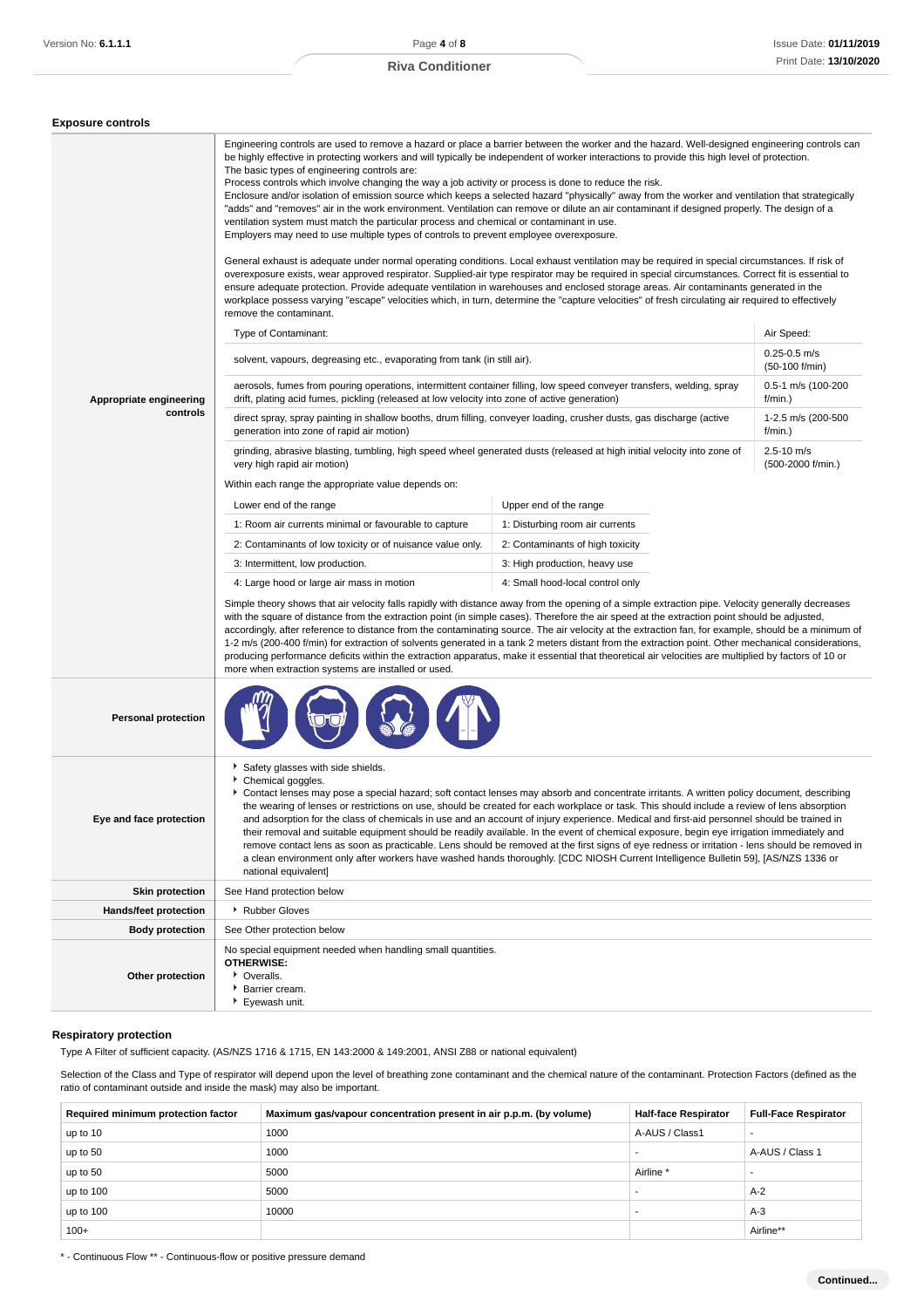A(All classes) = Organic vapours, B AUS or B1 = Acid gasses, B2 = Acid gas or hydrogen cyanide(HCN), B3 = Acid gas or hydrogen cyanide(HCN), E = Sulfur dioxide(SO2), G = Agricultural chemicals, K = Ammonia(NH3), Hg = Mercury, NO = Oxides of nitrogen, MB = Methyl bromide, AX = Low boiling point organic compounds(below 65 degC)

Cartridge respirators should never be used for emergency ingress or in areas of unknown vapour concentrations or oxygen content.

The wearer must be warned to leave the contaminated area immediately on detecting any odours through the respirator. The odour may indicate that the mask is not functioning properly, that the vapour concentration is too high, or that the mask is not properly fitted. Because of these limitations, only restricted use of cartridge respirators is considered appropriate.

Cartridge performance is affected by humidity. Cartridges should be changed after 2 hr of continuous use unless it is determined that the humidity is less than 75%, in which case, cartridges can be used for 4 hr. Used cartridges should be discarded daily, regardless of the length of time used

### **SECTION 9 Physical and chemical properties**

#### **Information on basic physical and chemical properties**

| Appearance                                      | Blue liquid with slight characteristic odour, mixes with water. |                                            |                |
|-------------------------------------------------|-----------------------------------------------------------------|--------------------------------------------|----------------|
|                                                 |                                                                 |                                            |                |
| <b>Physical state</b>                           | Liquid                                                          | Relative density (Water = $1$ )            | 1.1            |
| Odour                                           | Not Available                                                   | Partition coefficient n-octanol<br>/ water | Not Available  |
| <b>Odour threshold</b>                          | Not Available                                                   | Auto-ignition temperature (°C)             | Not Available  |
| pH (as supplied)                                | $<$ 4                                                           | <b>Decomposition temperature</b>           | Not Available  |
| Melting point / freezing point<br>(°C)          | Not Applicable                                                  | Viscosity (cSt)                            | Not Available  |
| Initial boiling point and boiling<br>range (°C) | Not Available                                                   | Molecular weight (g/mol)                   | Not Applicable |
| Flash point (°C)                                | Not Available                                                   | <b>Taste</b>                               | Not Available  |
| <b>Evaporation rate</b>                         | Not Available                                                   | <b>Explosive properties</b>                | Not Available  |
| <b>Flammability</b>                             | Not Available                                                   | <b>Oxidising properties</b>                | Not Available  |
| Upper Explosive Limit (%)                       | Not Available                                                   | Surface Tension (dyn/cm or<br>$mN/m$ )     | Not Available  |
| Lower Explosive Limit (%)                       | Not Available                                                   | <b>Volatile Component (%vol)</b>           | Not Available  |
| Vapour pressure (kPa)                           | Not Available                                                   | Gas group                                  | Not Available  |
| Solubility in water                             | Miscible                                                        | pH as a solution (1%)                      | Not Available  |
| Vapour density (Air = 1)                        | Not Available                                                   | VOC g/L                                    | Not Available  |

## **SECTION 10 Stability and reactivity**

| Reactivity                                 | See section 7                                                                                                                        |
|--------------------------------------------|--------------------------------------------------------------------------------------------------------------------------------------|
| <b>Chemical stability</b>                  | • Unstable in the presence of incompatible materials.<br>▶ Product is considered stable.<br>Hazardous polymerisation will not occur. |
| Possibility of hazardous<br>reactions      | See section 7                                                                                                                        |
| <b>Conditions to avoid</b>                 | See section 7                                                                                                                        |
| Incompatible materials                     | See section 7                                                                                                                        |
| <b>Hazardous decomposition</b><br>products | See section 5                                                                                                                        |

## **SECTION 11 Toxicological information**

### **Information on toxicological effects**

| Inhaled             | Limited evidence or practical experience suggests that the material may produce irritation of the respiratory system, in a significant number of<br>individuals, following inhalation. In contrast to most organs, the lung is able to respond to a chemical insult by first removing or neutralising the<br>irritant and then repairing the damage. The repair process, which initially evolved to protect mammalian lungs from foreign matter and antigens,<br>may however, produce further lung damage resulting in the impairment of gas exchange, the primary function of the lungs. Respiratory tract<br>irritation often results in an inflammatory response involving the recruitment and activation of many cell types, mainly derived from the vascular<br>system.                                                                                                                                                                                                                                                                                                                                                                                                                                                                             |
|---------------------|----------------------------------------------------------------------------------------------------------------------------------------------------------------------------------------------------------------------------------------------------------------------------------------------------------------------------------------------------------------------------------------------------------------------------------------------------------------------------------------------------------------------------------------------------------------------------------------------------------------------------------------------------------------------------------------------------------------------------------------------------------------------------------------------------------------------------------------------------------------------------------------------------------------------------------------------------------------------------------------------------------------------------------------------------------------------------------------------------------------------------------------------------------------------------------------------------------------------------------------------------------|
| Ingestion           | The material has NOT been classified by EC Directives or other classification systems as "harmful by ingestion". This is because of the lack of<br>corroborating animal or human evidence. The material may still be damaging to the health of the individual, following ingestion, especially where<br>pre-existing organ (e.g liver, kidney) damage is evident. Present definitions of harmful or toxic substances are generally based on doses<br>producing mortality rather than those producing morbidity (disease, ill-health). Gastrointestinal tract discomfort may produce nausea and<br>vomiting. In an occupational setting however, ingestion of insignificant quantities is not thought to be cause for concern.                                                                                                                                                                                                                                                                                                                                                                                                                                                                                                                            |
| <b>Skin Contact</b> | Open cuts, abraded or irritated skin should not be exposed to this material<br>Entry into the blood-stream through, for example, cuts, abrasions, puncture wounds or lesions, may produce systemic injury with harmful effects.<br>Examine the skin prior to the use of the material and ensure that any external damage is suitably protected.<br>Limited evidence exists, or practical experience predicts, that the material either produces inflammation of the skin in a substantial number of<br>individuals following direct contact, and/or produces significant inflammation when applied to the healthy intact skin of animals, for up to four<br>hours, such inflammation being present twenty-four hours or more after the end of the exposure period. Skin irritation may also be present after<br>prolonged or repeated exposure; this may result in a form of contact dermatitis (nonallergic). The dermatitis is often characterised by skin<br>redness (erythema) and swelling (oedema) which may progress to blistering (vesiculation), scaling and thickening of the epidermis. At the<br>microscopic level there may be intercellular oedema of the spongy layer of the skin (spongiosis) and intracellular oedema of the epidermis. |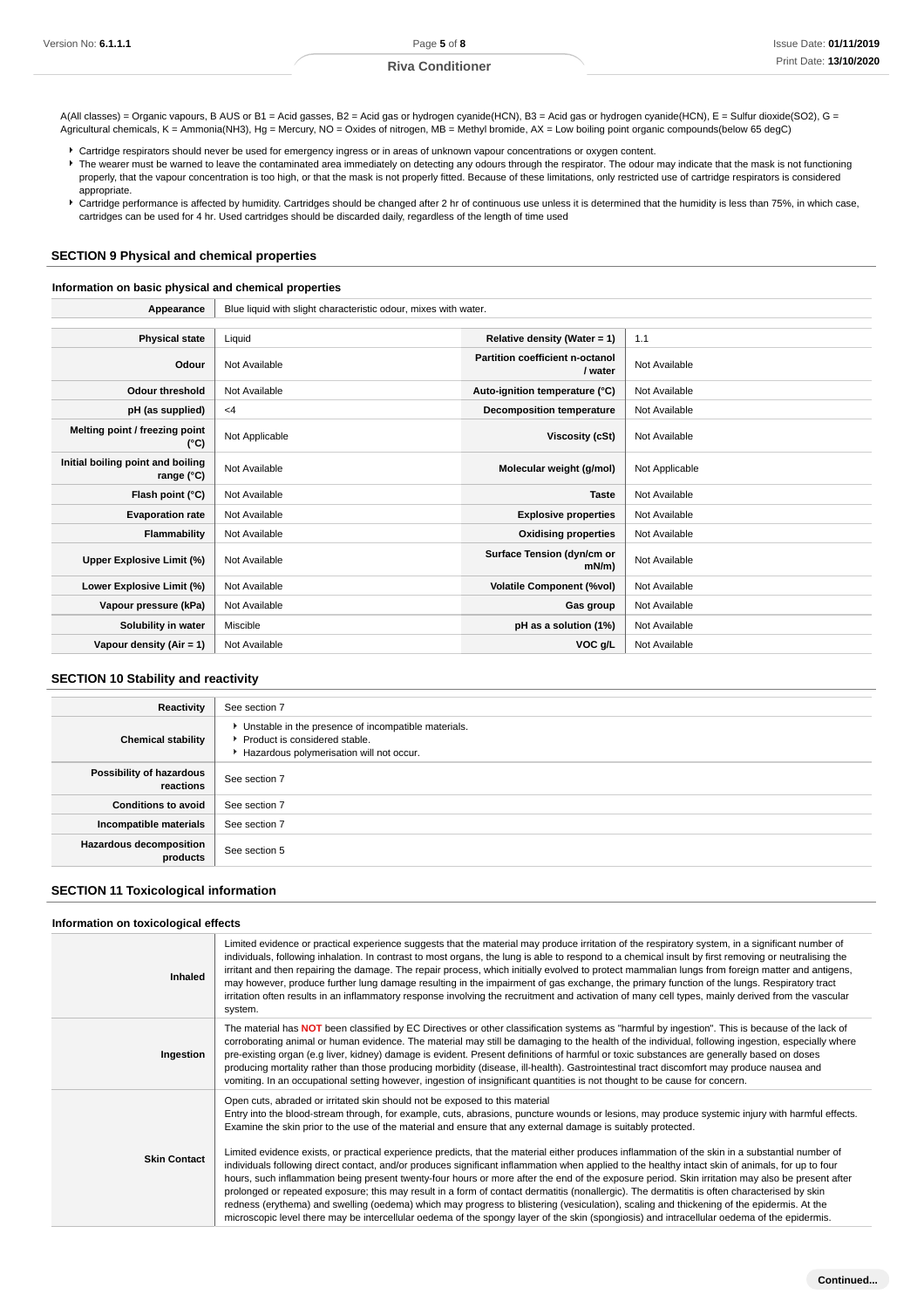Г

## **Riva Conditioner**

| Eye                      | Limited evidence exists, or practical experience suggests, that the material may cause eye irritation in a substantial number of individuals and/or<br>is expected to produce significant ocular lesions which are present twenty-four hours or more after instillation into the eye(s) of experimental<br>animals. Repeated or prolonged eye contact may cause inflammation characterised by temporary redness (similar to windburn) of the conjunctiva<br>(conjunctivitis); temporary impairment of vision and/or other transient eye damage/ulceration may occur. |                                                       |  |
|--------------------------|----------------------------------------------------------------------------------------------------------------------------------------------------------------------------------------------------------------------------------------------------------------------------------------------------------------------------------------------------------------------------------------------------------------------------------------------------------------------------------------------------------------------------------------------------------------------|-------------------------------------------------------|--|
| Chronic                  | Limited evidence suggests that repeated or long-term occupational exposure may produce cumulative health effects involving organs or<br>biochemical systems.                                                                                                                                                                                                                                                                                                                                                                                                         |                                                       |  |
|                          |                                                                                                                                                                                                                                                                                                                                                                                                                                                                                                                                                                      |                                                       |  |
| <b>Riva Conditioner</b>  | <b>TOXICITY</b>                                                                                                                                                                                                                                                                                                                                                                                                                                                                                                                                                      | <b>IRRITATION</b>                                     |  |
|                          | Not Available                                                                                                                                                                                                                                                                                                                                                                                                                                                                                                                                                        | Not Available                                         |  |
|                          | <b>TOXICITY</b>                                                                                                                                                                                                                                                                                                                                                                                                                                                                                                                                                      | <b>IRRITATION</b>                                     |  |
| acrylic acid homopolymer | Not Available                                                                                                                                                                                                                                                                                                                                                                                                                                                                                                                                                        | Eye: adverse effect observed (irreversible damage)[1] |  |
|                          |                                                                                                                                                                                                                                                                                                                                                                                                                                                                                                                                                                      | Skin: no adverse effect observed (not irritating)[1]  |  |
| Legend:                  | 1. Value obtained from Europe ECHA Registered Substances - Acute toxicity 2.* Value obtained from manufacturer's SDS. Unless otherwise<br>specified data extracted from RTECS - Register of Toxic Effect of chemical Substances                                                                                                                                                                                                                                                                                                                                      |                                                       |  |

|                     | crosspolymer produced minimal to moderate irritation, and it was considered a borderline irritant in unrinsed rabbit eyes. Acrylates crosspolymer,<br>at 50% in olive oil, and sodium acrylates crosspolymer-2 did not appear to be ocular irritants in rabbit eyes. Two different risk assessments<br>evaluating the carcinogenic endpoint for benzene that may be present in acrylates/C10-30 alkyl acrylates crosspolymer resulted in different<br>lifetime risk. One found that the risk was within the range associated with a 10exp 6 cancer risk, while the other reported a 20-fold greater risk.                                                                                                                                                                                                                                                                                                                                                                                                                                                              |                                                                                                                                                                                                                                                                                                                                                                                                                                                    |                                                                                                                                                      |  |
|---------------------|------------------------------------------------------------------------------------------------------------------------------------------------------------------------------------------------------------------------------------------------------------------------------------------------------------------------------------------------------------------------------------------------------------------------------------------------------------------------------------------------------------------------------------------------------------------------------------------------------------------------------------------------------------------------------------------------------------------------------------------------------------------------------------------------------------------------------------------------------------------------------------------------------------------------------------------------------------------------------------------------------------------------------------------------------------------------|----------------------------------------------------------------------------------------------------------------------------------------------------------------------------------------------------------------------------------------------------------------------------------------------------------------------------------------------------------------------------------------------------------------------------------------------------|------------------------------------------------------------------------------------------------------------------------------------------------------|--|
|                     | neodecanoate crosspolymer, and formulations containing up to 2.6% lauryl methacrylate/glycol dimethacrylate crosspolymers do not indicate any<br>dermal irritation or sensitization. The only exception was a weak irritant response noted during an intensified Shelanski human repeated insult<br>patch test (HRIPT) with undiluted acrylates/C10-30 alkyl acrylate crosspolymer.<br>Alternative test methods for ocular irritation indicated that acrylates/vinyl isodecanoate crosspolymer and a formulation containing 1% lauryl<br>methacrylate/glycol dimethacrylate crosspolymer are not likely ocular irritants. In studies using rabbits, undiluted acrylates/C10-30 alkyl acrylate                                                                                                                                                                                                                                                                                                                                                                          |                                                                                                                                                                                                                                                                                                                                                                                                                                                    |                                                                                                                                                      |  |
|                     | no to slight irritation with undiluted and weak sensitization with 2% aq., acrylates/C10-30 alkyl acrylate crosspolymer, no irritation with acrylates<br>crosspolymer at 30% in olive oil, and no irritation or sensitization with sodium acrylates crosspolymer-2 (concentration not specified). Mostly,<br>human testing with undiluted acrylates/C10-30 alkyl acrylate crosspolymer, acrylates crosspolymer, and acrylates/ethylhexyl acrylate<br>crosspolymer, up to 2.5% aq. acrylates/vinyl isodecanoate crosspolymer, 1% aq. dilutions of formulations containing 2% acrylates/vinyl                                                                                                                                                                                                                                                                                                                                                                                                                                                                            |                                                                                                                                                                                                                                                                                                                                                                                                                                                    |                                                                                                                                                      |  |
|                     | Little toxicity data is available for acrylic crosspolymers; the acute dermal and oral toxicity data that were found indicated that these ingredients<br>the published literature for the polymers, but data were available for the monomers.<br>In an alternative method study, acrylates/vinyl neodecanoate crosspolymer was predicted to be a non-irritant. The non-human studies reported                                                                                                                                                                                                                                                                                                                                                                                                                                                                                                                                                                                                                                                                          |                                                                                                                                                                                                                                                                                                                                                                                                                                                    | are not very toxic. The little genotoxicity data that were available reported negative results in Ames tests. Carcinogenicity data were not found in |  |
|                     | The Carbomer polymers are used in cosmetics and emulsifying agents at concentrations up to 50%. Acute oral animal studies showed that<br>Carbomers-910, -934, -934P, -940, and -941 have low toxicities when ingested. Rabbits showed minimal skin irritation and zero to moderate eye<br>irritation when tested with Carbomers-910 and -934. Subchronic feeding of rats and dogs with Carbomer-934 in the diet resulted in lower than<br>normal body weights, but no pathological changes were observed. Dogs chronically fed Carbomer-934P manifested gastrointestinal irritation and<br>marked pigment deposition within Kupffer cells of the liver. Clinical studies with Carbomers showed that these polymers have low potential for<br>skin irritation and sensitization at concentrations up to 100%. Carbomer-934 demonstrated low potential for phototoxicity and photo-contact<br>allergenicity. On the basis of the available information presented and as qualified in the report, it is concluded that the Carbomers are safe as<br>cosmetic ingredients. |                                                                                                                                                                                                                                                                                                                                                                                                                                                    |                                                                                                                                                      |  |
| <b>HOMOPOLYMER</b>  |                                                                                                                                                                                                                                                                                                                                                                                                                                                                                                                                                                                                                                                                                                                                                                                                                                                                                                                                                                                                                                                                        |                                                                                                                                                                                                                                                                                                                                                                                                                                                    |                                                                                                                                                      |  |
| <b>ACRYLIC ACID</b> |                                                                                                                                                                                                                                                                                                                                                                                                                                                                                                                                                                                                                                                                                                                                                                                                                                                                                                                                                                                                                                                                        | Absorption of the polymers and their residual monomers in cosmetic products also would be limited after application to the lips or eye area based<br>on the relatively small fractions of the applied products that might be inadvertently ingested or make direct contact with the conjunctiva.<br>The Carbomers (Carbopols) are synthetic, high molecular weight, nonlinear polymers of acrylic acid, cross-linked with a polyalkenyl polyether. |                                                                                                                                                      |  |
|                     | intact mucous membranes is likely to be not significant, primarily because of the relatively large molecular sizes. Furthermore, the chemically<br>inert nature of the polymers precludes degradation to smaller absorbable species.                                                                                                                                                                                                                                                                                                                                                                                                                                                                                                                                                                                                                                                                                                                                                                                                                                   |                                                                                                                                                                                                                                                                                                                                                                                                                                                    | lips, and other mucous membranes, and through ingestion when applied to the lips. However, the Panel noted that any absorption through healthy       |  |
|                     | pass through the stratum corneum of the skin, so significant dermal absorption is not expected. Therefore, topically applied cosmetics are not<br>expected to result in systemic or reproductive and developmental toxicity or to have genotoxic or carcinogenic effects upon use.<br>The Panel noted that cosmetic products containing these ingredients are reportedly used around the eyes, on the lips, and on other mucous<br>membranes. Thus, crosslinked alkyl acrylates could be absorbed systemically through the relatively moist, n stratum cornea of the conjunctiva,                                                                                                                                                                                                                                                                                                                                                                                                                                                                                      |                                                                                                                                                                                                                                                                                                                                                                                                                                                    |                                                                                                                                                      |  |
|                     | toxicity or reprotoxicity in the rat. Based upon the available data, it is considered that exposure to polycarboxylates does not imply any<br>particular hazard to humans<br>The Cosmetic Ingredient Review (CIR) Expert Panel noted that these crosslinked alkyl acrylates are macromolecules that are not expected to                                                                                                                                                                                                                                                                                                                                                                                                                                                                                                                                                                                                                                                                                                                                                |                                                                                                                                                                                                                                                                                                                                                                                                                                                    |                                                                                                                                                      |  |
|                     | The adverse effect after repeated inhalation dosing (91-d/rat) was a mild, reversible pulmonary irritation. This effect is considered as not<br>substance related owing to the physical property of the respirable dust, which caused local and not systemic lung effects.<br>There was neither evidence for a genotoxic potential of PAA using a variety of genetic endpoints in-vitro and in-vivo,nor for developmental                                                                                                                                                                                                                                                                                                                                                                                                                                                                                                                                                                                                                                              |                                                                                                                                                                                                                                                                                                                                                                                                                                                    |                                                                                                                                                      |  |
|                     | Polycarboxylates are of low toxicity by all exposure routes examined.<br>Homopolymers(P-AA) are of low acute toxicity to the rat (LD50 > 5 g/kg bw/d) and are not irritating to the rabbit's skin and, at the most, slightly<br>irritating to the eye. Further P-AA has no sensitising potential.                                                                                                                                                                                                                                                                                                                                                                                                                                                                                                                                                                                                                                                                                                                                                                      |                                                                                                                                                                                                                                                                                                                                                                                                                                                    |                                                                                                                                                      |  |
|                     | lymphocytic inflammation, without eosinophilia, have also been included in the criteria for diagnosis of RADS. RADS (or asthma) following an<br>irritating inhalation is an infrequent disorder with rates related to the concentration of and duration of exposure to the irritating substance.<br>Industrial bronchitis, on the other hand, is a disorder that occurs as result of exposure due to high concentrations of irritating substance (often<br>particulate in nature) and is completely reversible after exposure ceases. The disorder is characterised by dyspnea, cough and mucus<br>production.                                                                                                                                                                                                                                                                                                                                                                                                                                                         |                                                                                                                                                                                                                                                                                                                                                                                                                                                    |                                                                                                                                                      |  |
|                     | spirometry, with the presence of moderate to severe bronchial hyperreactivity on methacholine challenge testing and the lack of minimal                                                                                                                                                                                                                                                                                                                                                                                                                                                                                                                                                                                                                                                                                                                                                                                                                                                                                                                                |                                                                                                                                                                                                                                                                                                                                                                                                                                                    |                                                                                                                                                      |  |
|                     | Asthma-like symptoms may continue for months or even years after exposure to the material ceases. This may be due to a non-allergenic<br>condition known as reactive airways dysfunction syndrome (RADS) which can occur following exposure to high levels of highly irritating<br>compound. Key criteria for the diagnosis of RADS include the absence of preceding respiratory disease, in a non-atopic individual, with abrupt<br>onset of persistent asthma-like symptoms within minutes to hours of a documented exposure to the irritant. A reversible airflow pattern, on                                                                                                                                                                                                                                                                                                                                                                                                                                                                                       |                                                                                                                                                                                                                                                                                                                                                                                                                                                    |                                                                                                                                                      |  |

**Serious Eye Damage/Irritation X STOT** - Single Exposure

 $\bar{\textbf{x}}$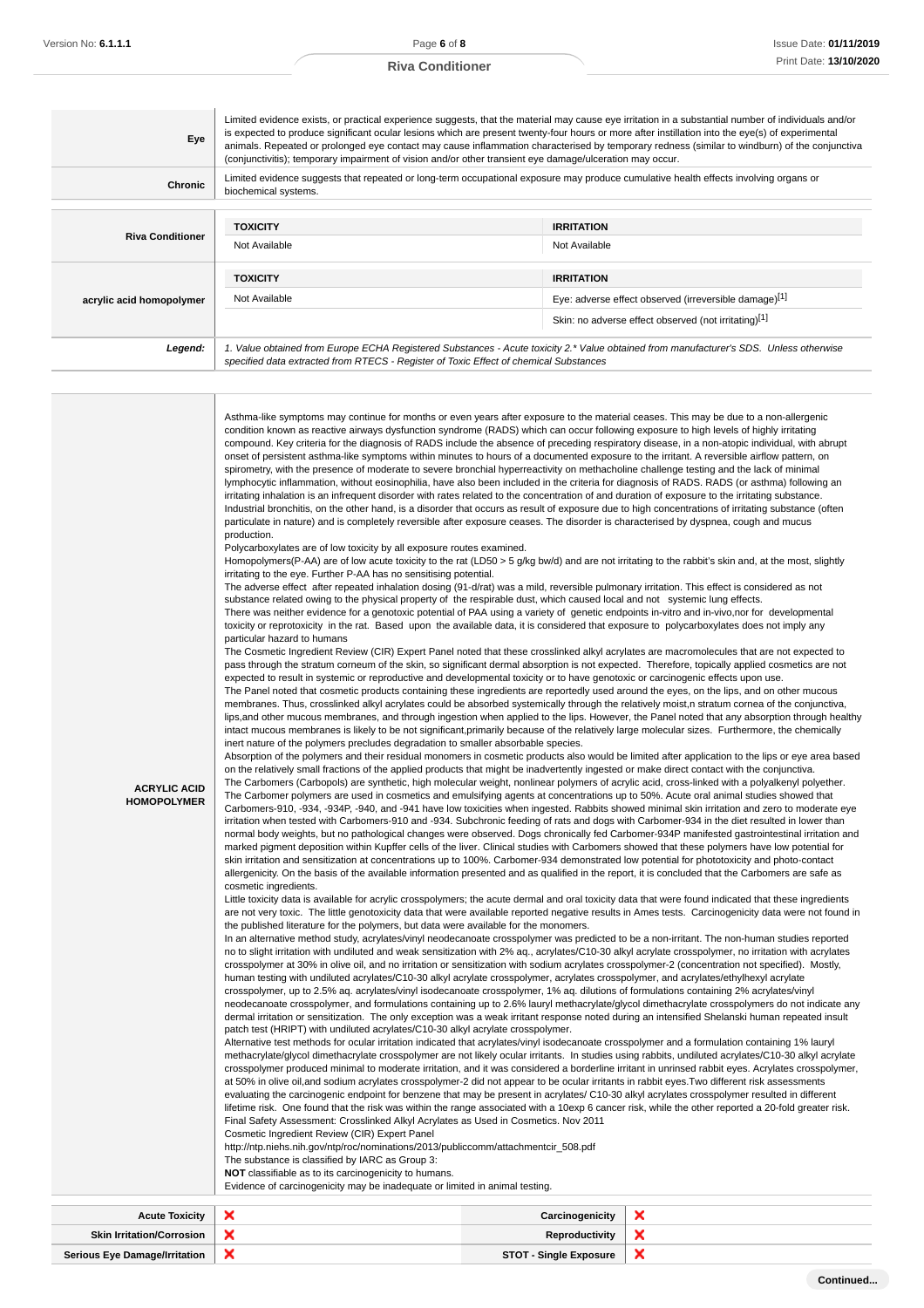| <b>Respiratory or Skin</b><br>sensitisation |                                                                                                                                                                                | <b>STOT - Repeated Exposure</b> |  |
|---------------------------------------------|--------------------------------------------------------------------------------------------------------------------------------------------------------------------------------|---------------------------------|--|
| Mutagenicity                                |                                                                                                                                                                                | <b>Aspiration Hazard</b>        |  |
|                                             | $\blacktriangleright$ – Data either not available or does not fill the criteria for classification<br>Leaend:<br>$\blacktriangleright$ - Data available to make classification |                                 |  |

### **SECTION 12 Ecological information**

#### **Toxicity**

|                          | Endpoint                                                                                                                                                                                                                                       | <b>Test Duration (hr)</b> | <b>Species</b>                | Value            | Source           |
|--------------------------|------------------------------------------------------------------------------------------------------------------------------------------------------------------------------------------------------------------------------------------------|---------------------------|-------------------------------|------------------|------------------|
| <b>Riva Conditioner</b>  | Not<br>Available                                                                                                                                                                                                                               | Not Available             | Not Available                 | Not<br>Available | Not<br>Available |
|                          | Endpoint                                                                                                                                                                                                                                       | <b>Test Duration (hr)</b> | <b>Species</b>                | Value            | <b>Source</b>    |
| acrylic acid homopolymer | <b>LC50</b>                                                                                                                                                                                                                                    | 96                        | Fish                          | 27mg/L           | 2                |
|                          | EC50                                                                                                                                                                                                                                           | 48                        | Crustacea                     | 47mg/L           | 2                |
|                          | EC50                                                                                                                                                                                                                                           | 72                        | Algae or other aquatic plants | $0.75$ mg/L      | $\overline{2}$   |
|                          | <b>NOEC</b>                                                                                                                                                                                                                                    | 72                        | Algae or other aquatic plants | $0.03$ mg/L      | 2                |
| Legend:                  | Extracted from 1. IUCLID Toxicity Data 2. Europe ECHA Registered Substances - Ecotoxicological Information - Aquatic Toxicity 3. EPIWIN Suite                                                                                                  |                           |                               |                  |                  |
|                          | V3.12 (QSAR) - Aquatic Toxicity Data (Estimated) 4. US EPA, Ecotox database - Aquatic Toxicity Data 5. ECETOC Aquatic Hazard Assessment<br>Data 6. NITE (Japan) - Bioconcentration Data 7. METI (Japan) - Bioconcentration Data 8. Vendor Data |                           |                               |                  |                  |

## **DO NOT** discharge into sewer or waterways.

#### **Persistence and degradability**

| Ingredient               | Persistence: Water/Soil | Persistence: Air<br>the contract of the contract of |
|--------------------------|-------------------------|-----------------------------------------------------|
| acrylic acid homopolymer | LOW                     | LOW                                                 |

#### **Bioaccumulative potential**

| Ingredient               | <b>Bioaccumulation</b>   |
|--------------------------|--------------------------|
| acrylic acid homopolymer | LOW (LogKOW = $0.4415$ ) |

## **Mobility in soil**

| Ingredient               | <b>Mobility</b>  |
|--------------------------|------------------|
|                          | 1.201            |
| acrylic acid homopolymer | $HIGH (KOC = 1.$ |

## **SECTION 13 Disposal considerations**

| Waste treatment methods      |                                                                                                                                                                                                                                                                                                                                                                                                                                                        |  |
|------------------------------|--------------------------------------------------------------------------------------------------------------------------------------------------------------------------------------------------------------------------------------------------------------------------------------------------------------------------------------------------------------------------------------------------------------------------------------------------------|--|
| Product / Packaging disposal | <b>DO NOT</b> allow wash water from cleaning or process equipment to enter drains.<br>It may be necessary to collect all wash water for treatment before disposal.<br>In all cases disposal to sewer may be subject to local laws and regulations and these should be considered first.<br>Where in doubt contact the responsible authority.<br>Consult State Land Waste Management Authority for disposal.<br>Bury residue in an authorised landfill. |  |

## **SECTION 14 Transport information**

#### **Labels Required**

| Ma<br>---<br>the contract of the contract of the | <b>NO</b>                             |
|--------------------------------------------------|---------------------------------------|
| ________                                         | <b>N<sub>IO</sub></b><br>1 Y V L<br>. |

## **Land transport (ADG): NOT REGULATED FOR TRANSPORT OF DANGEROUS GOODS**

### **Air transport (ICAO-IATA / DGR): NOT REGULATED FOR TRANSPORT OF DANGEROUS GOODS**

## **Sea transport (IMDG-Code / GGVSee): NOT REGULATED FOR TRANSPORT OF DANGEROUS GOODS**

**Transport in bulk according to Annex II of MARPOL and the IBC code**

Not Applicable

## **SECTION 15 Regulatory information**

**Safety, health and environmental regulations / legislation specific for the substance or mixture**

**acrylic acid homopolymer is found on the following regulatory lists**

Australian Inventory of Industrial Chemicals (AIIC) **International Agency for Research on Cancer (IARC)** - Agents Classified by the IARC Monographs